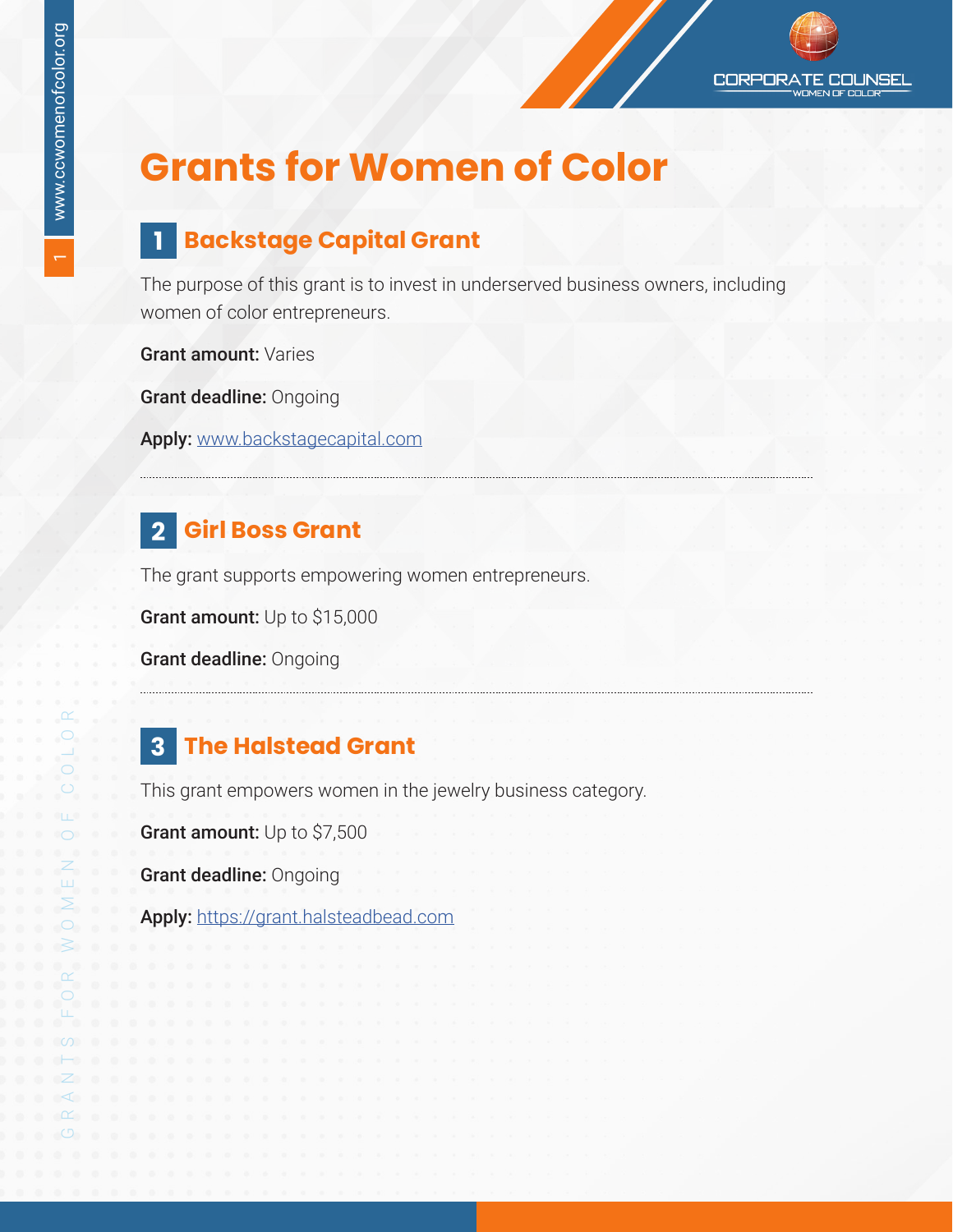

#### **4 GrantsForWomen.org**

This site lists various grants that help women start their own businesses.

Grant amount: Varies

Grant deadline: Ongoing

Apply: [www.grantsforwomen.org](http://www.grantsforwomen.org)

#### **5 Amber Grant**

The purpose of this grant is to help women of color realize their business dreams.

Grant amount: Up to \$10,000

Grant deadline: Applications are accepted on a rolling basis.

Apply: [www.ambergrantsforwomen.com](http://www.ambergrantsforwomen.com)

#### **6 Harlem Capital Grant**

Harlem Capital Grant invests in women and minority entrepreneurs.

Grant amount: Up to \$10,000

Grant deadline: Applications are accepted on a rolling basis.

Apply: [https://harlem.capital]( https://harlem.capital)

#### **7 SoGal Black Founder startup**

The grant is for black women who wish to see their business dreams become reality.

Grant amount: \$5,000 - \$10,000

Grant deadline: Ongoing

Apply: [www.iamsogal.com](http://www.iamsogal.com)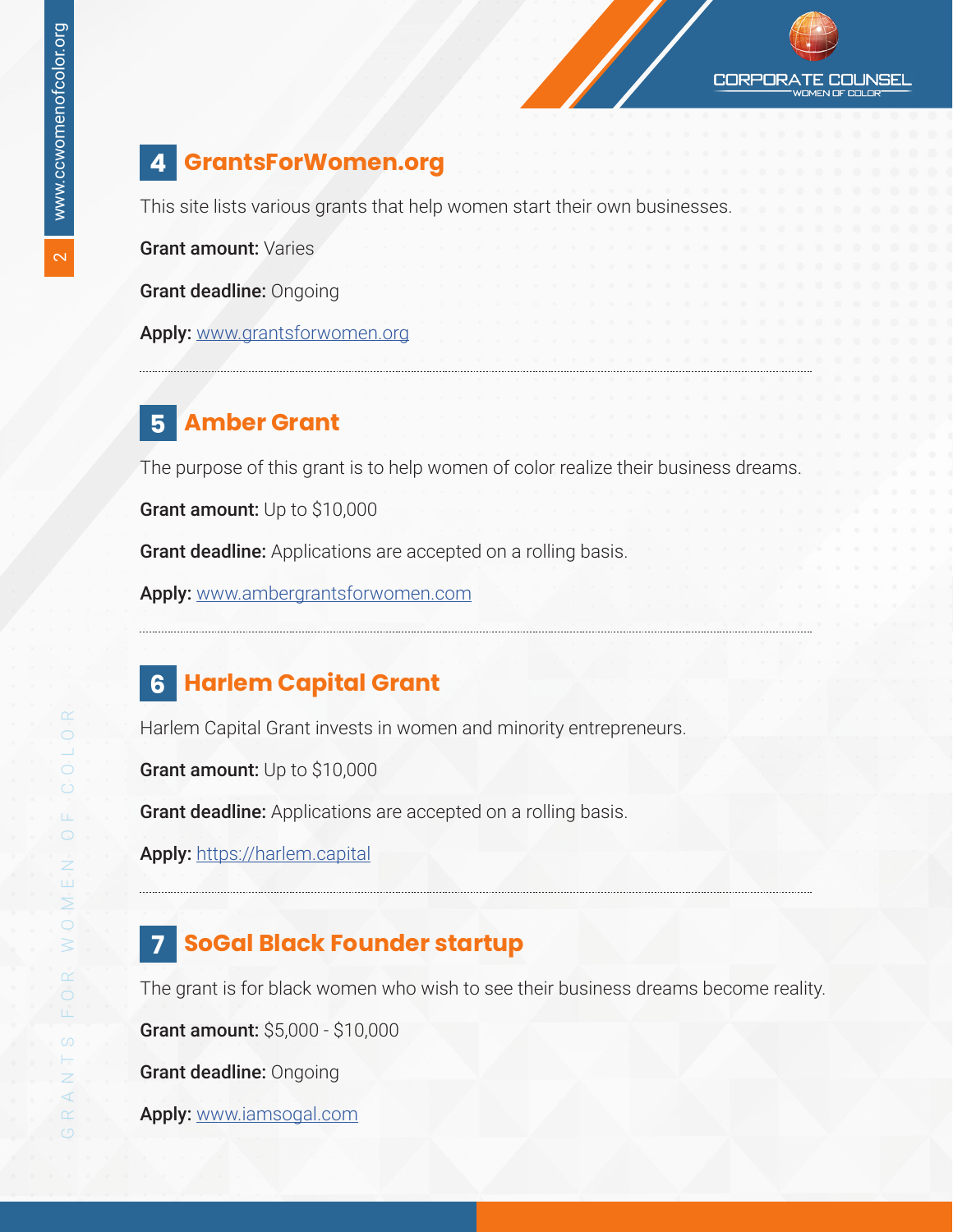#### **8 Rethink Impact Grant**

The grant supports female entrepreneurs in the technology sector.

Grant amount: Varies

Grant deadline: Ongoing

Apply: <http://rethinkimpact.com>

#### **Ifund Women Grants - Women Entrepreneur of the Year 2022 9**

The fund is an annual grant for women entrepreneurs with impactful businesses.

Grant amount: \$100,000

Grant deadline: June 8, 2022

Apply: [www.ifundwomen.com](http://www.ifundwomen.com)

#### **10 Cartier Women's Initiative Award**

The grant is an entrepreneurship program that empowers women entrepreneurs.

Grant amount: \$30,000 - \$100,000

Grant deadline: June 30, 2022

Apply: [www.cartierwomensinitiative.com](http://www.cartierwomensinitiative.com)

#### **11 Sage Invest in Progress Grant**

This grant helps Black women entrepreneurs grow and support their businesses during the first five years of operation.

Grant amount: Up to \$10,000

Grant deadline: Applications are accepted on a rolling basis.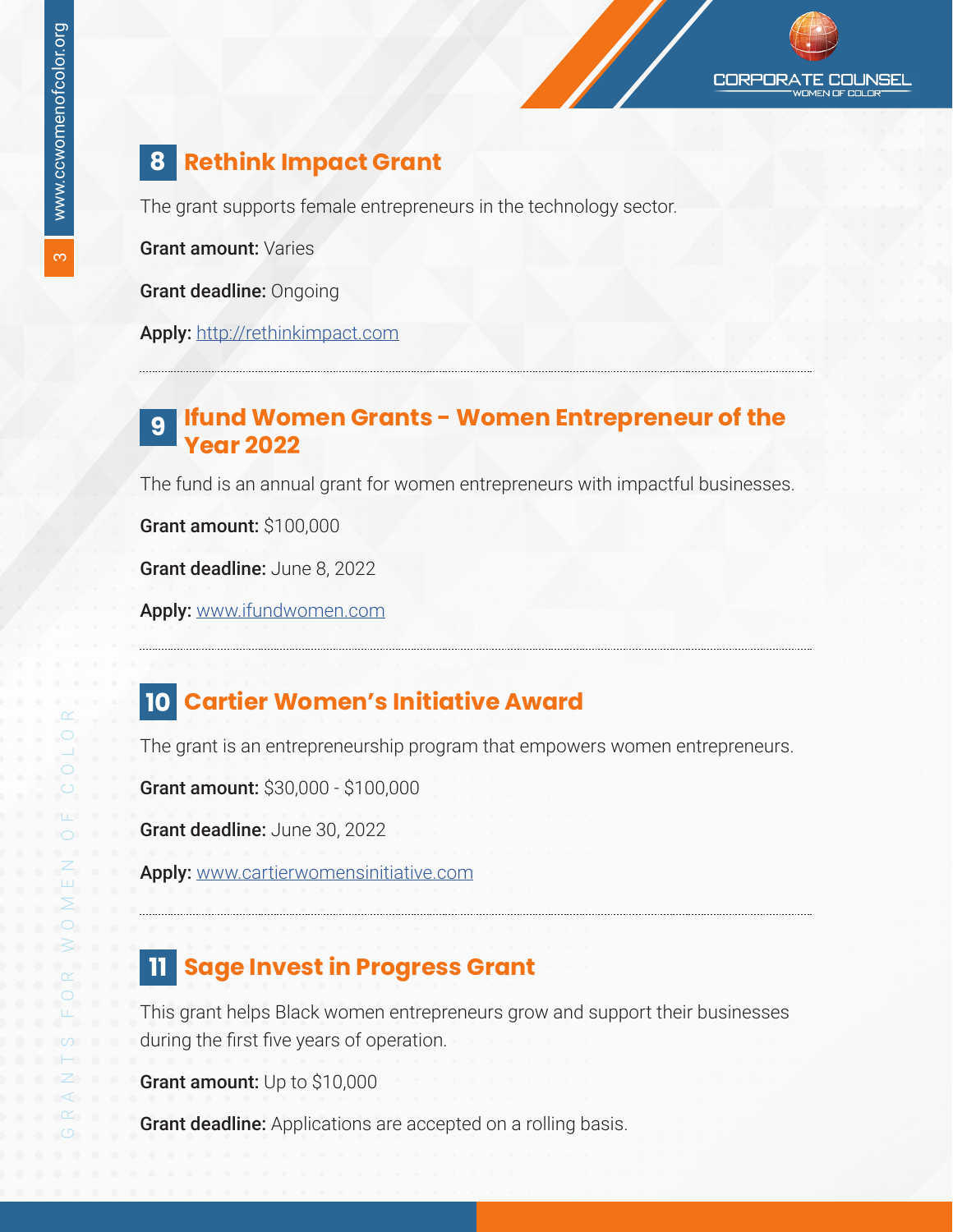

#### **12 Corporate Counsel Women of Color Grant**

This grant is for women of color entrepreneurs.

Grant amount: \$5,000

Grant deadline: May 2022

Apply: [https://form.jotform.com/Laurie\\_info/5000-grant](https://form.jotform.com/Laurie_info/5000-grant)

#### **13 Zions Bank's Group Grant**

This grant supports minority women with great business ideas.

Grant amount: \$3,000

Grant deadline: Applications are accepted on a rolling basis.

Learn more: <https://www.tgci.com/funder/zions-bancorporation-foundation>

#### **14 The New Voices Fund**

This grant supports women of color in creating opportunities for entrepreneurship.

Grant amount: \$100 million

Grant deadline: Not specified

#### **15 EnrichHER Grant**

The grant supports black women small business owners and is intended to fund operating expenses.

Grant amount: \$5,000

Grant deadline: Ongoing

Apply: <https://enrichher.com/grant>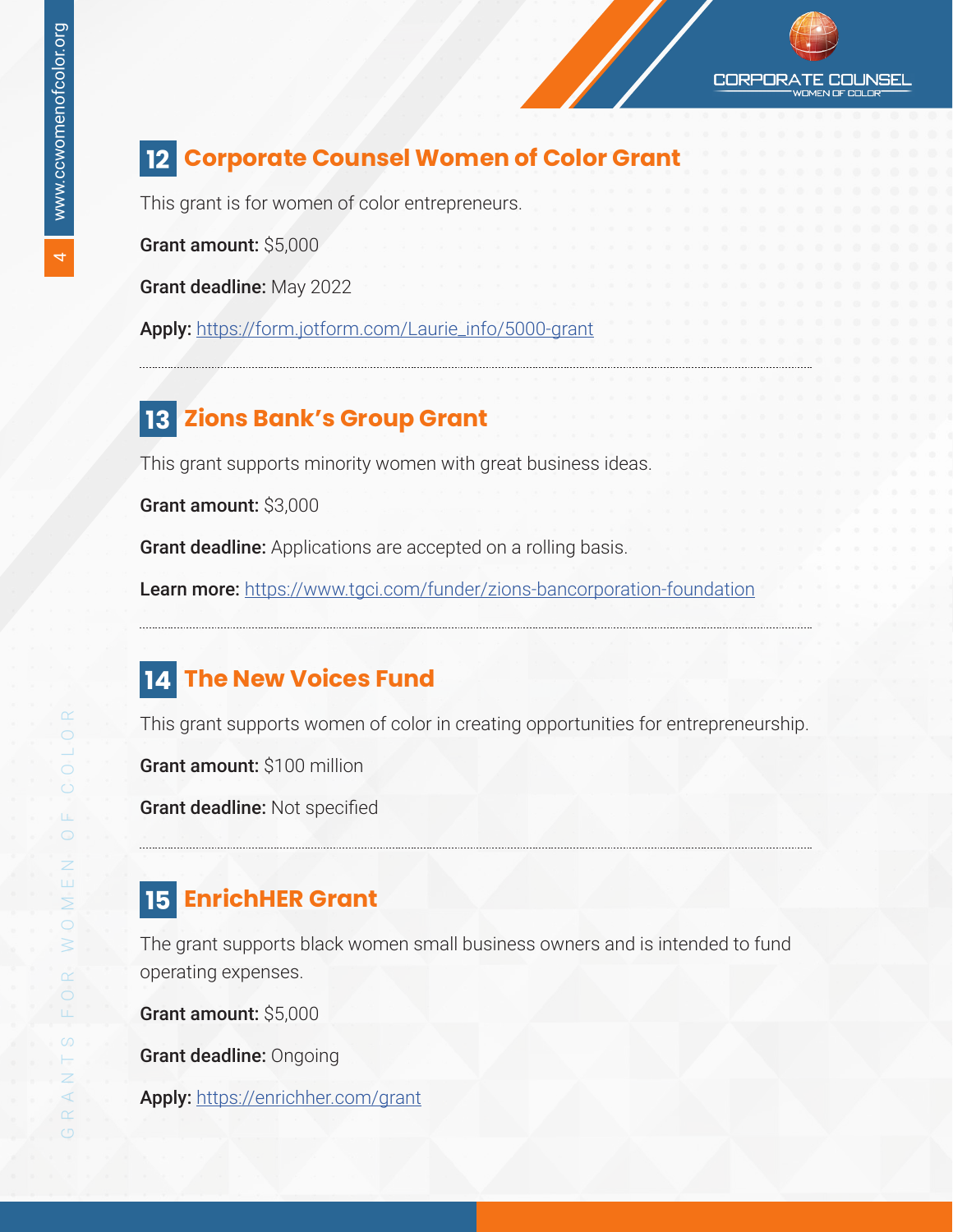#### **16 Fast Break for Small Businesses**

This grant supports businesses owned by minority communities and women of color.

Grant amount: \$10,000

Grant deadline: Spring 2022

Apply: <https://www.legalzoom.com/fastbreakforsmallbusiness>

#### **17 Comcast Rise Grant**

This grant focuses on black-owned businesses.

Grant amount: \$10,000

Grant deadline: June 17, 2022

Apply: [www.comcastrise.com](http://www.comcastrise.com)

#### **18 Build Your Legacy Grant**

The grant will be awarded to a Black woman entrepreneur.

Grant amount: \$100,000

Grant deadline: April 19, 2022

Apply[:]( https://harlem.capital) <https://www.essence.com/pine-sol-build-your-legacy-2022>

#### **National Association for the Self-Employed (NASE) 19Growth Grant**

This grant supports business development for women of color.

Grant amount: \$4,000

Grant deadline: July, October and December 2022

Apply: [www.nase.org](http://www.nase.org)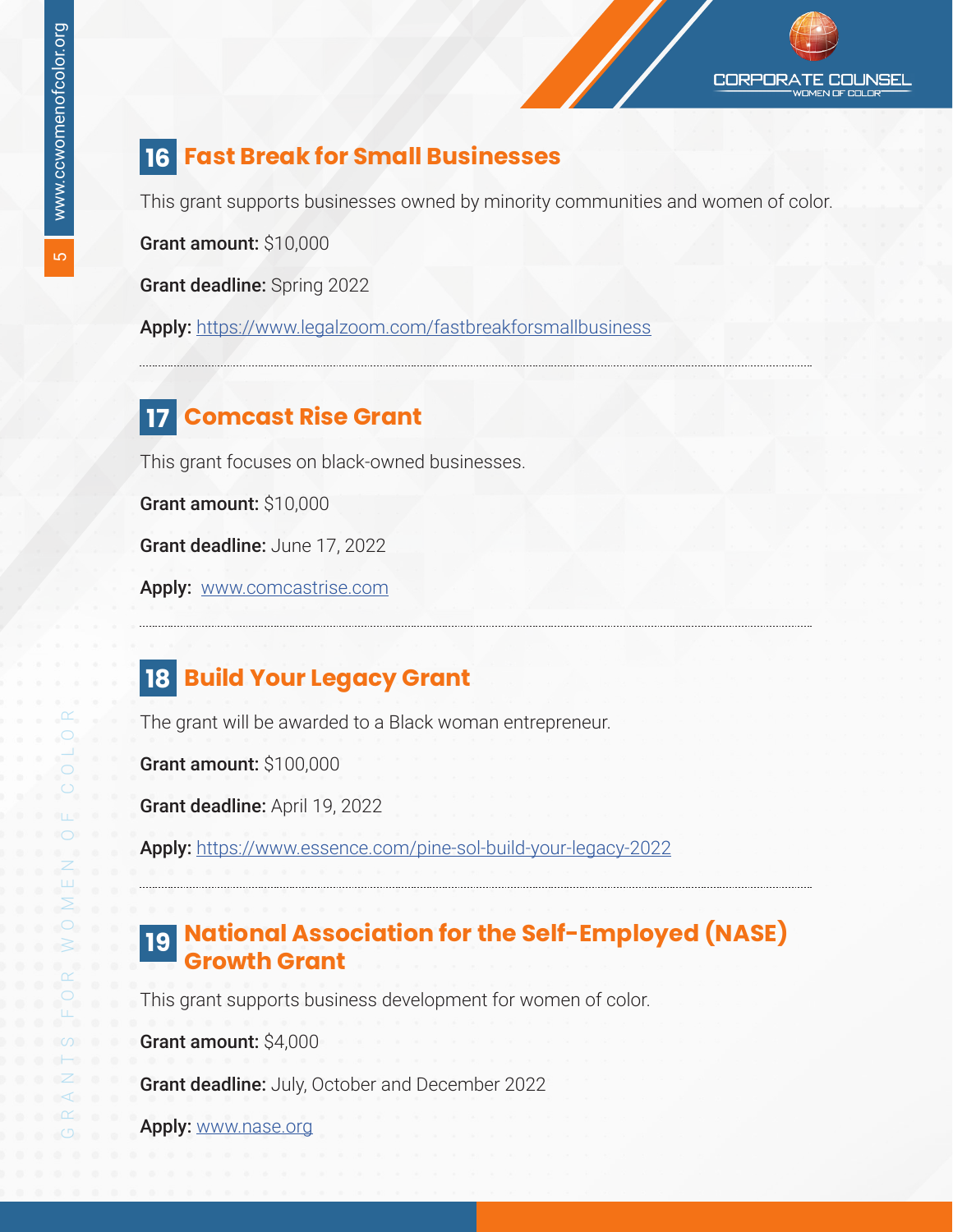#### **20 Coalition to Back Black Businesses Grant**

The purpose of this grant is to assist Black-owned businesses in recovering from the pandemic.

Grant amount: \$5,000

Grant deadline: Several rounds of funding will occur through 2023.

Apply: <https://webackblackbusinesses.com>

#### **21 Black Girl Ventures**

The purpose of this fund is to assist women of color in tech-enabled businesses.

Grant amount: \$10,000

Grant deadline: Applications are accepted on a rolling basis.

Apply: [www.blackgirlventures.org](http://www.blackgirlventures.org)

#### **22 Asian Women Giving Circle Grants**

This grant is available to Asian American women-owned businesses in New York City.

Grant amount: \$8,000

Learn more[:]( https://harlem.capital) [www.asianwomengivingcircle.org/apply](http://www.asianwomengivingcircle.org/apply)

#### **23 FedEx Small Business Grant Contest**

Applicants must be business owners who are at least 18 years old. Available to small businesses that employ 99 or fewer people with less than \$5 million in annual revenue.

Grant amount: Up to \$50,000

Grant deadline: February of each year

Apply: <https://www.fedex.com/en-us/small-business/grant-contest/faq.html>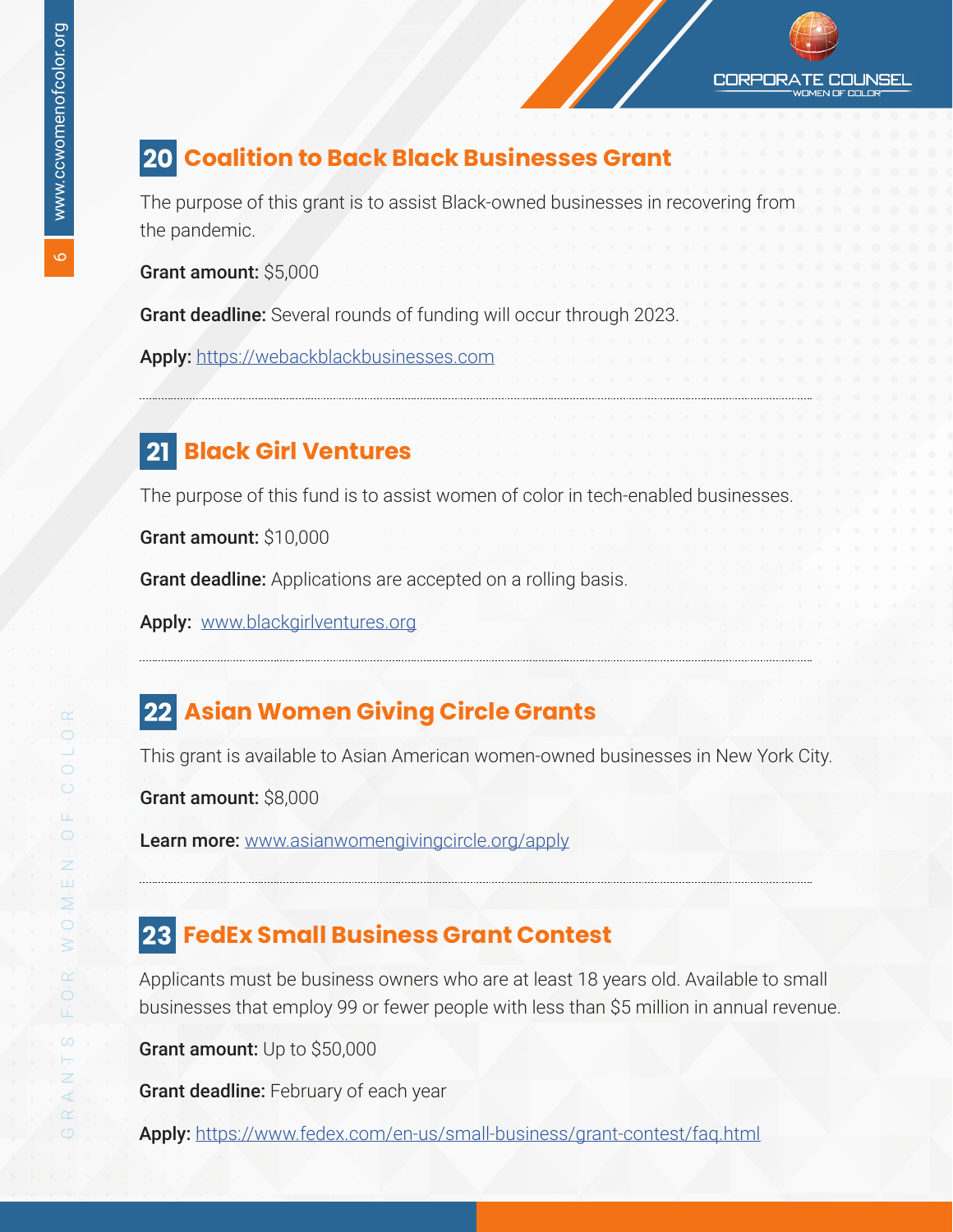## **24 First Nations Development Institute Grants**

Grants are available for Native American organizations.

Grant amount: Varies

Grant deadline: December of each year

Apply: <https://www.firstnations.org/grantmaking>

#### **25 Merchant Maverick Opportunity Grants**

Grants are available for Asian and Pacific Islanders who are American citizens and own a restaurant or other food service business.

Grant amount: \$10,000

Grant deadline: January of each year

Apply: <https://www.merchantmaverick.com/grant-application-page>

#### **26 Rebuild the Block Grants**

Applicants must be at least 18 years old and have a Black-owned small business.

Grant amount: Varies

Grant deadline: Available in three-month cycles

Learn more[:]( https://harlem.capital) [https://rebuildtheblock.org](https://rebuildtheblock.org/)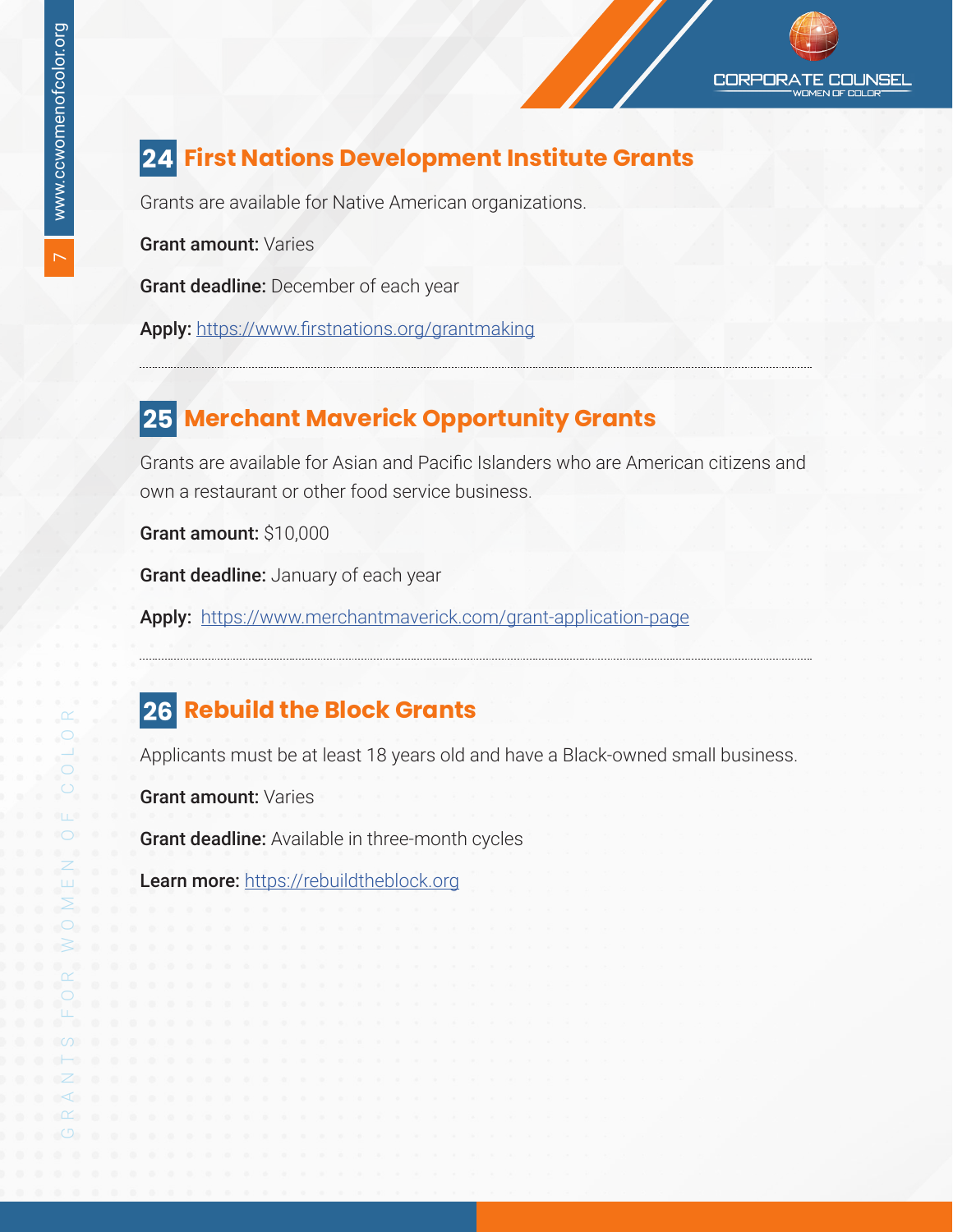#### **CORPORA** COI INSEL

#### **27 Sephora Accelerate**

Applicants must be at least 18 years old and be a BIPOC founder of an early-stage beauty brand that is not yet widely distributed.

Grant amount: All-expense-paid trips for program events, mentoring, monetary grants and a hands-on bootcamp.

Grant deadline: Summer 2022

Apply: <https://sephoraaccelerate.com>

## **Government Grant Resources for Minorities**

#### **28 Grants.gov**

This federal government resource doesn't originate grants. It's a searchable database for every grant program that is available throughout the federal government.

Learn more: [www.grants.gov](http://www.grants.gov)

#### **29 Minority Business Development Agency**

The purpose of the Minority Business Development Agency is to connect minority business owners to federal contracts and other resources.

Learn more: <https://www.mbda.gov>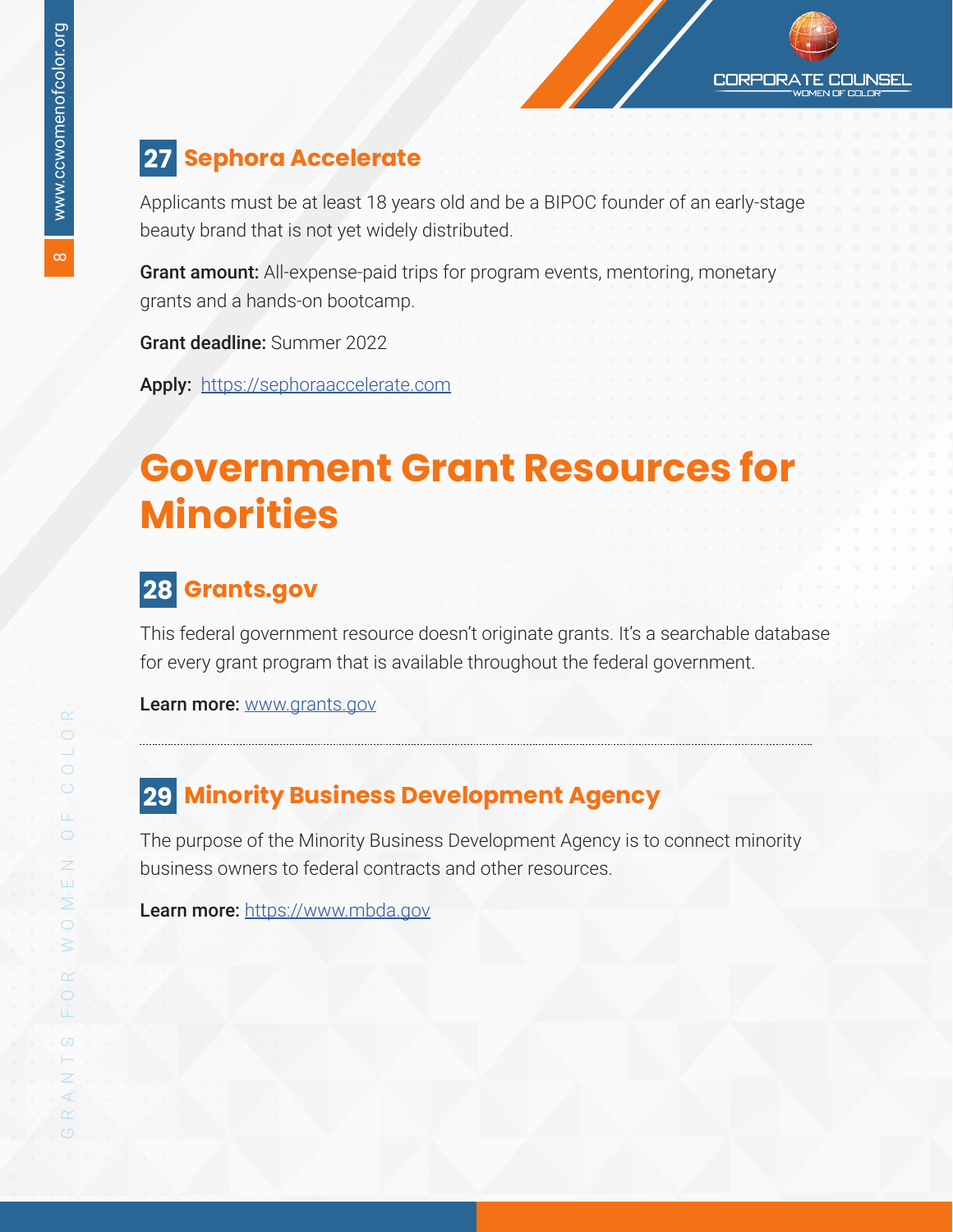#### **Office of Indian Economic Development Native 30American Business Development Institute (NABDI) Grant**

This agency supports the economic development of American Indian and Alaska Native communities by offering access to capital through grant opportunities and loan guarantees, and by providing technical assistance to tribes. Available grant programs may include Indian Business Incubators Program, Tribal Tourism Grant Program, Indian Loan Guarantee and Insurance Program and Native American Business Development Institute Grant.

Learn more: <https://www.bia.gov/as-ia/ied>

#### **31 Office of Minority Health Grant Programs**

This agency offers grants to businesses striving to eliminate health disparities among racial and ethnic minority populations.

Learn more: <https://www.minorityhealth.hhs.gov>

#### **32 USDA Rural Business Development Grant**

This program is a competitive grant designed to support targeted technical assistance, training and other activities leading to the development or expansion of small and emerging private businesses in rural areas which will employ 50 or fewer new employees and have less than \$1 million in gross revenue.

Learn more: <https://www.rd.usda.gov/programs-services>

#### **33 SCORE**

This organization is a partner with the Small Business Administration. It provides mentoring services to small business owners and entrepreneurs from over 300 chapters across the country. SCORE provides online webinars and business courses.

Learn more: <https://www.score.org>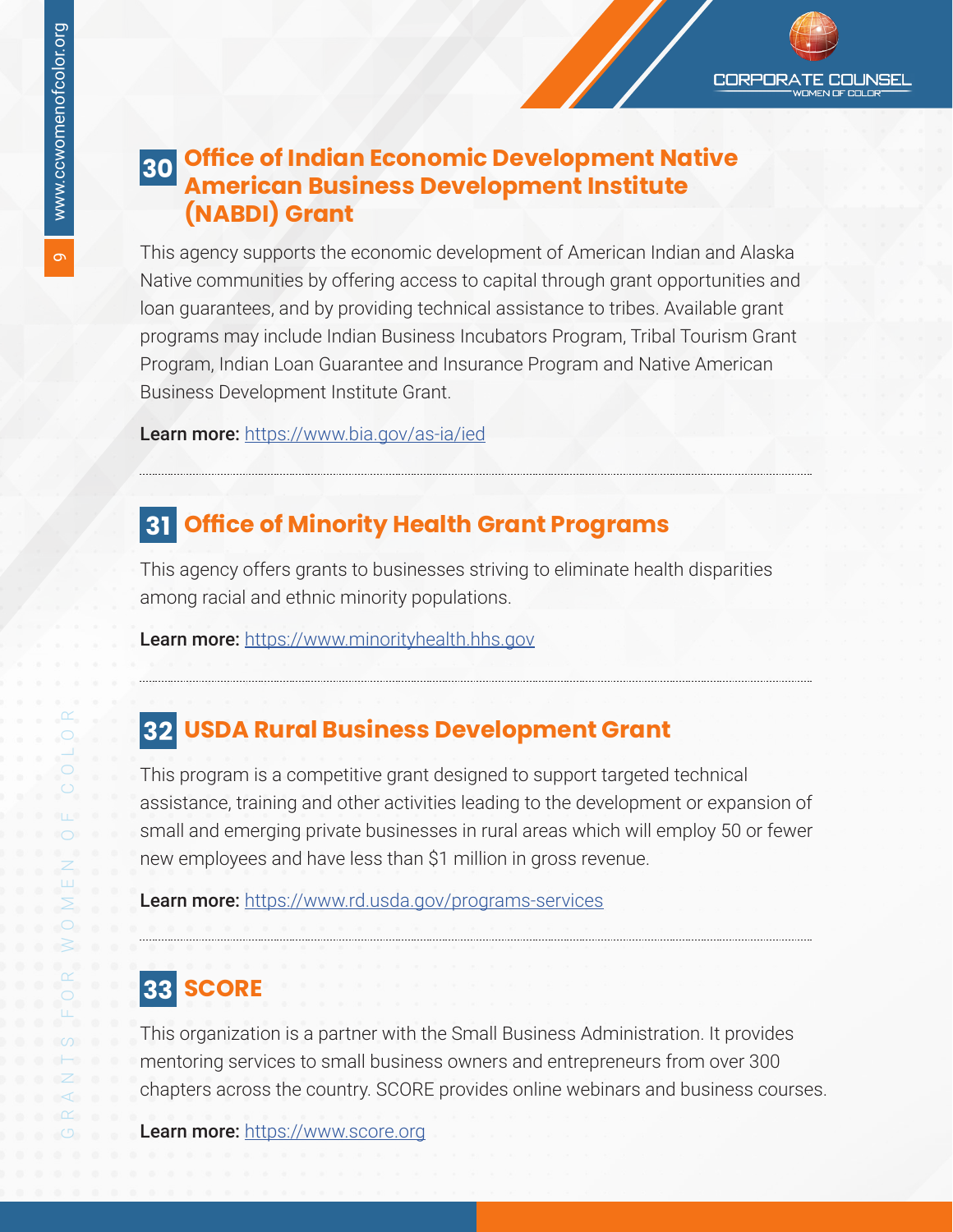**CORPOR4** COI INSEL

# **Venture Capital Financing for Minority-Owned Businesses**

#### **34 New Voices Foundation**

This organization provides capital for startups, established businesses and community-based enterprises led by women of color entrepreneurs. Awards are available as cash grants, mentoring opportunities and coaching.

Learn more: <https://newvoicesfoundation.org>

### **35 Kapor Capital**

This company invests in tech-driven early-stage companies committed to closing gaps of access, opportunity or outcome for low-income communities and/or communities of color in the United States.

Learn more: [https://newvoicesfoundation.org](https://www.kaporcapital.com/)

## **Pitch Contests and Competitions**

#### **36 Arch Grants Global Startup Competion**

This \$50,000 grant competition is open to startups from around the world. Special consideration is given to companies that plan to start a business in St. Louis. Startups must be for-profit with plans to scale to national or international impact.

Learn more: <https://archgrants.org/competition>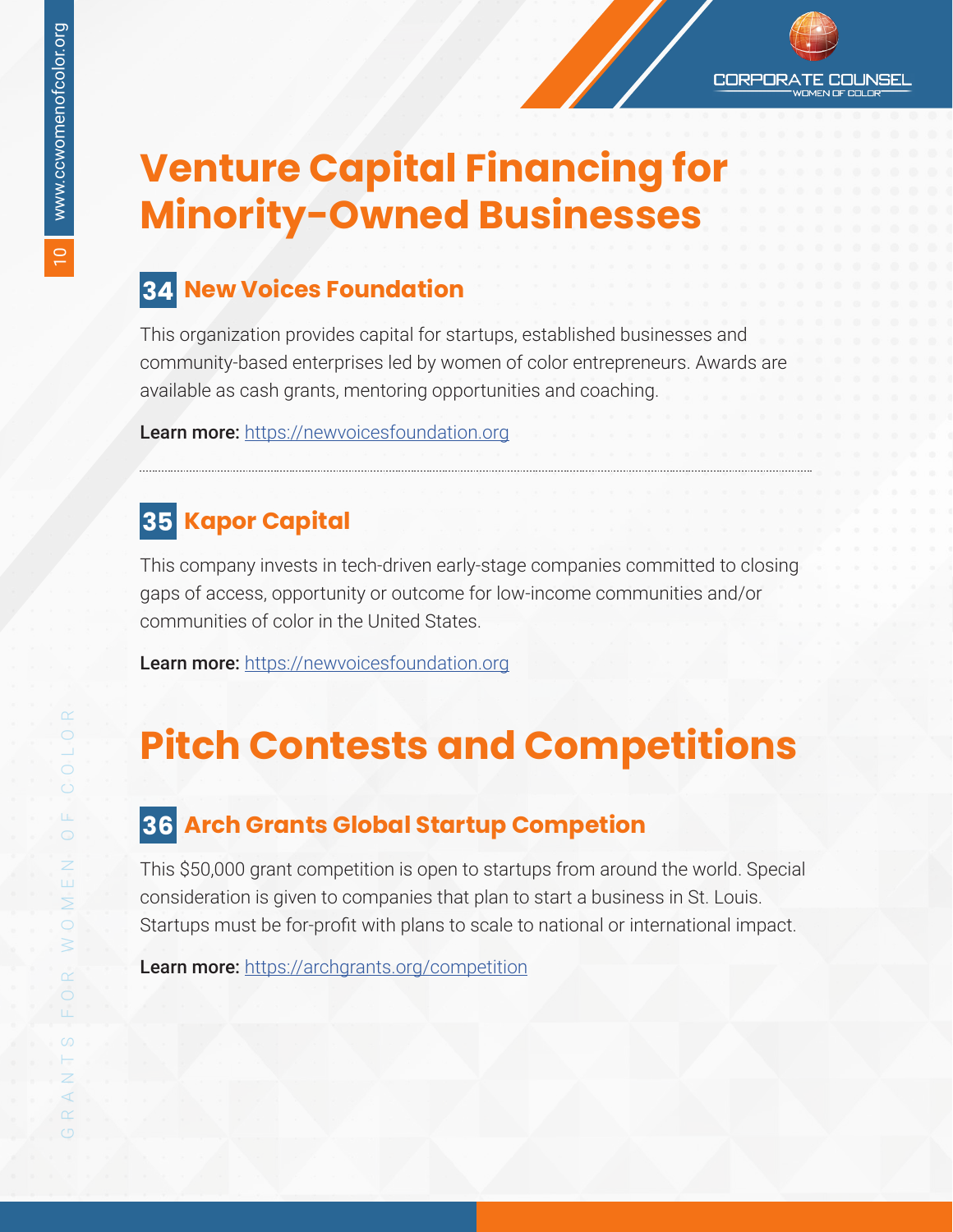#### **37 CodeLaunch**

This organization provides seed services and funding for early-stage startups. Several events are held throughout the year in various locations in the United States.

Learn more: <https://codelaunch.com>

# **Essence and Aveeno Skin Health Startup Accelerator Pitch Competition <sup>38</sup>**

The program will give the winner \$100,000 to support business growth and an allexpense paid trip to ESSENCE Fest, where winners will be recognized. The award includes hands-on business guidance and mentorship from thought-leaders in everything from package design, marketing, accounting and more.

Learn more: <https://www.essence.com/aveeno>

#### **39 Founders Live NYC**

This organization sponsors periodic happy hour pitch nights throughout the United States. Locations include Seattle, Chicago and Dallas.

Learn more: <https://www.founderslive.com>

## **40 Hatch Pitch**

This contest is for companies with an innovative technology-based product or service seeking active coaching and mentoring.

Learn more: <https://www.hatchpitch.com>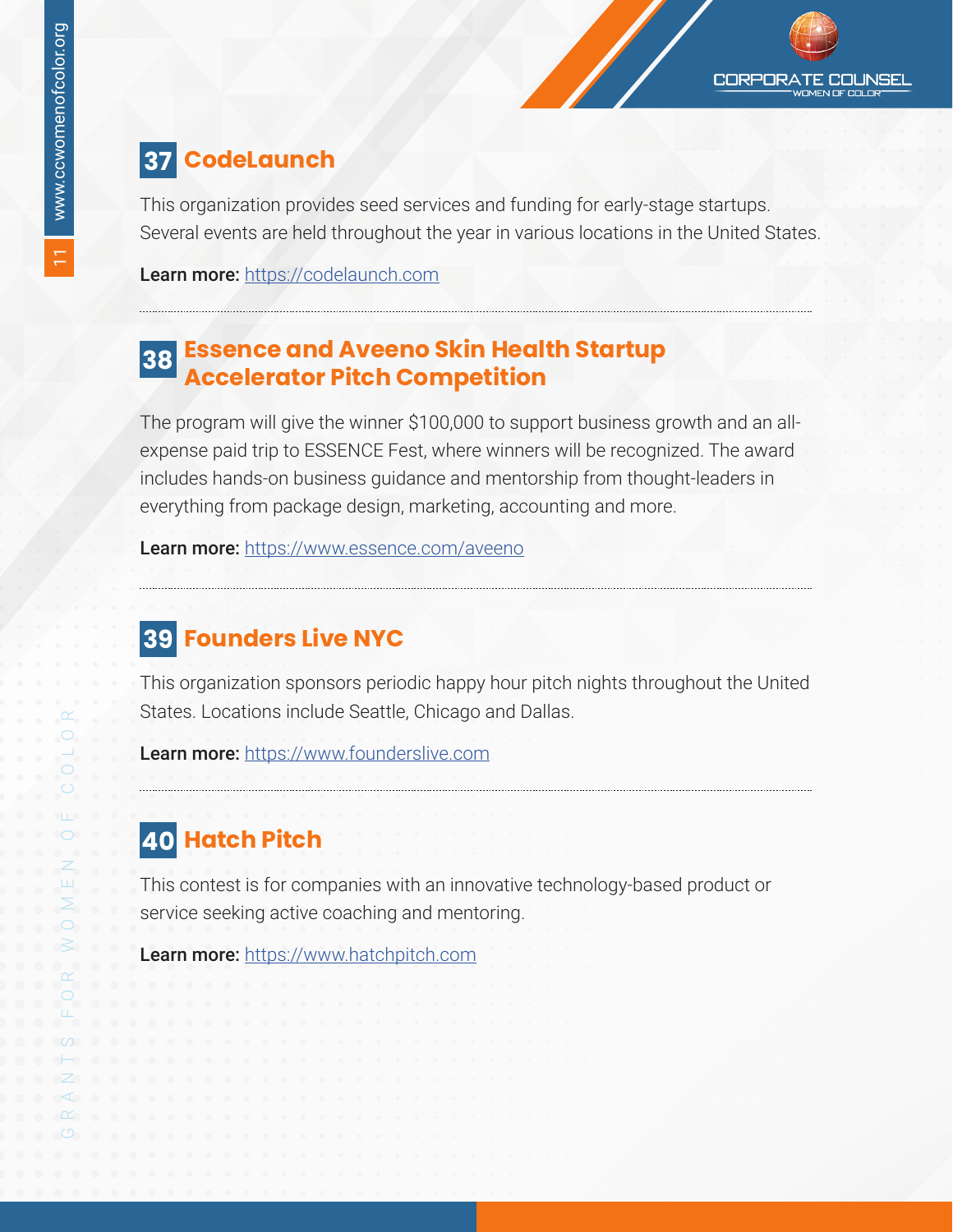#### **41 Hello Tomorrow Global Summit**

This is a worldwide competition. Startup categories include energy, AI, new materials, healthcare and agriculture.

Learn more: <https://hello-tomorrow.org/summit>

#### **42 Milken-Penn GSE Education Plan Competition**

This competition is dedicated to addressing problems and trends within education throughout the world.

Learn more: <https://www.educationcompetition.org>

#### **National Black MBA Association Scale-Up Pitch 43 Challenge**

Applicants for this program must be residents of the United States who are at least 18 years old. All submissions must be the original work of the applicant. The business founder must be Black or of African descent and have an equal stake in the business.

Learn more: <https://nbmbaa.org/scale-up-pitch-challenge>

#### **44 Seedstars World Competition**

This is a worldwide contest and networking event for tech businesses. Applicants must have received less than \$500,000 in funding to date. Businesses must be scalable.

#### **45 SPIE Startup Challenge**

This contest is for startups that are involved in light-based technology. Applicants choose from one of three tracks based on their development stage.